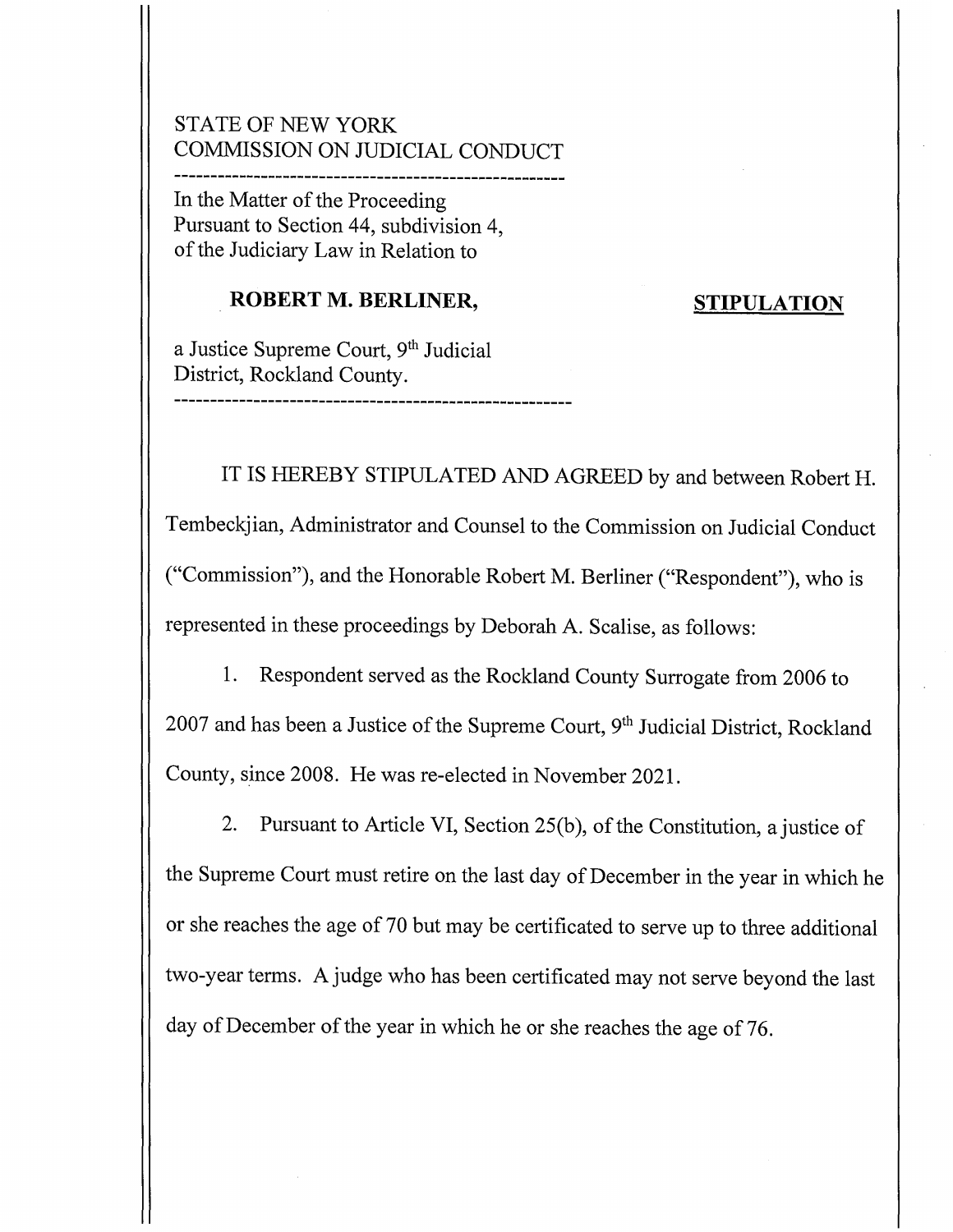3. Respondent turned 70 this year and would be eligible for certification to serve three additional two-year terms beginning January 1, 2023. If so certificated, Respondent would be required to retire from the bench on or before December 31, 2028.

4. After a lengthy investigation, with which Respondent cooperated, the Commission authorized and Respondent was served with a Formal Written Complaint dated April 25, 2022, containing two charges, which alleged, *inter alia,*  that in September 2015 and November 2017, he engaged in prohibited political activity on behalf of two candidates for judicial office by accompanying and/or introducing them to three gatherings of community and political leaders in Orange and Rockland Counties for the purpose of promoting their candidacies. The Commission has not rendered a determination as to the Complaint.

5. Respondent enters into this Stipulation in lieu of filing an Answer to the Formal Written Complaint.

6. Respondent has tendered his resignation, dated June 7, 2022, and effective September 30, 2022, a copy of which is annexed as Exhibit 1. Respondent affirms that he will vacate judicial office on September 30, 2022.

7. Pursuant to Section 47 of the Judiciary Law, the Commission has 120 days from a judge's resignation to complete proceedings and, if it so determines,

2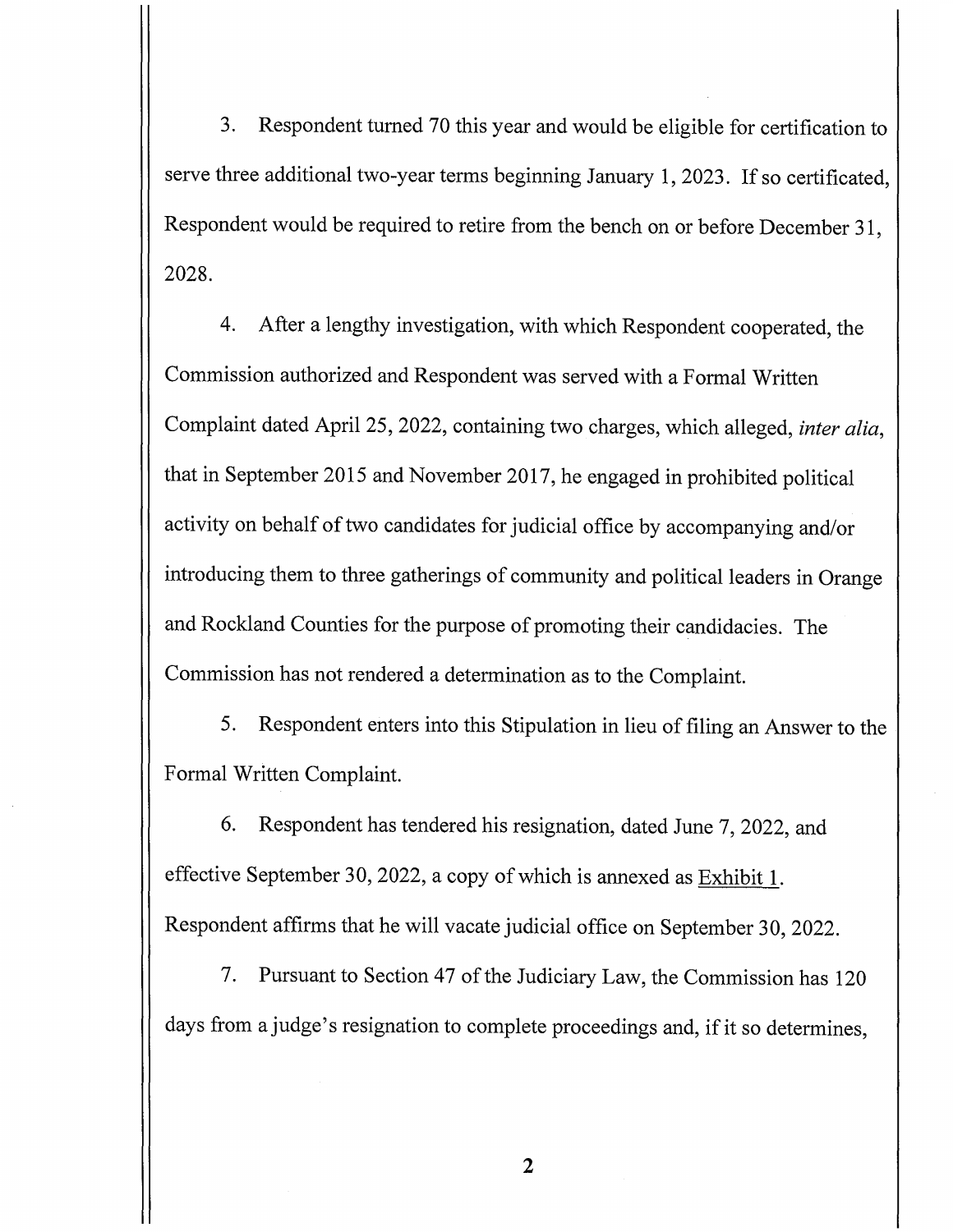render and file a determination that the judge should be removed from office. Pursuant to Article VI, section 22(h) of the Constitution, a judge who is removed from office "shall be ineligible to hold other judicial office."

8. Respondent affirms that, once having vacated his judicial office, he will neither seek nor accept judicial office at any time in the future.

9. Respondent understands that, should he abrogate the terms of this Stipulation or hold any judicial position at any time, the present proceedings before the Commission will be revived and the matter will proceed to a hearing before a referee.

10. Upon execution of this Stipulation by the signatories below, this Stipulation will be presented to the Commission with the joint recommendation that the matter be concluded, by the terms of this Stipulation, without further proceedings.

11. Respondent waives confidentiality as provided by Section 45 of the Judiciary Law, to the extent that (1) this Stipulation will become public upon being signed by the signatories below, and (2) the Commission's Decision and Order regarding this Stipulation will become public.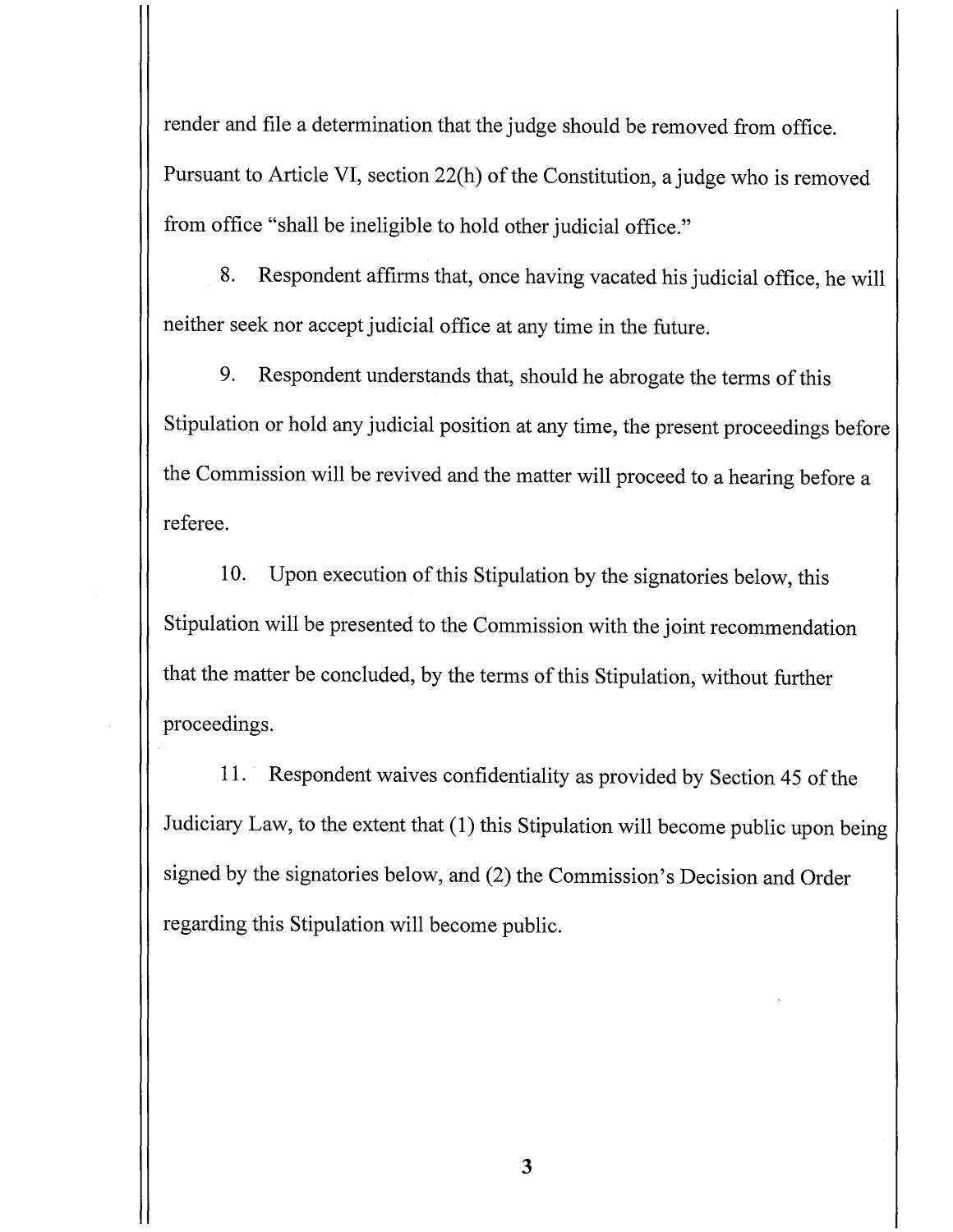Dated:  $6822$ 

West W.Ber

Honorable Robert M. Berliner Respondent

Dated:  $6$  /8/22

Deborah A. Sealise, Esq. Scalise & Hamilton, P.C. Attorney for Respondent

Robert H. Tembeckjian Administrator & Counsel to the Commission (Mark Levine and Vickie Ma, Of Counsel)

Dated: June 8, 2022